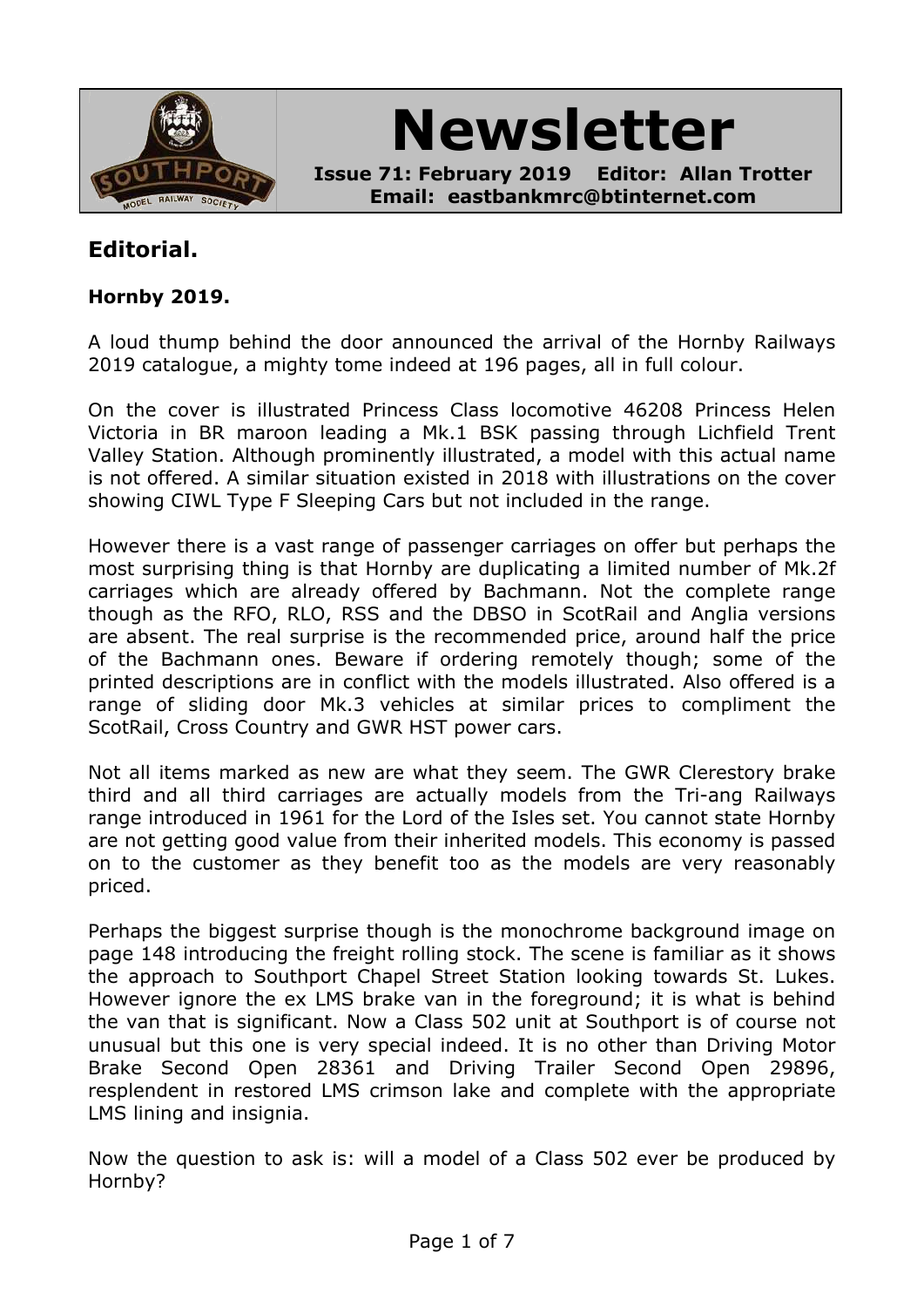# **Events Diary.**

| Mon 4 <sup>th</sup> Feb | The final years of the Night Ferry. Southport Probus Society,<br>Christ Church, Lord Street, Allan Trotter. Starts 10:00. |
|-------------------------|---------------------------------------------------------------------------------------------------------------------------|
| Wed 13 Feb              | Cheshire Lines Southport Extension Railway. Atkinson                                                                      |
|                         | Centre, Lord Street. Keith Hick. Starts 13:00, free.                                                                      |
| Tue 19th Feb            | Video evening with the theme being Foreign Railways.                                                                      |
| Tue 26th Feb            | A brief history of the Manchester Ship Canal by Ian Shulver.                                                              |
|                         | Clubrooms. Starts 19:30.                                                                                                  |
| Tue 5 <sup>th</sup> Mar | Visit to Peter Clare. View layouts and making custom decals.                                                              |
| Tue ?? Apr              | Forty years of the Merseyrail Class 507 and 508 units.                                                                    |
|                         | Fred Kerr. Clubrooms. Starts 19:30.                                                                                       |

## **Chairman's Report.**

Well, it is nearly the end of January and thankfully I have noticed that the evenings are getting a little lighter (not by much though). My notes this month (and the next one) will include some comments that are normally dealt with by Secretary Jim.

Firstly, I have to give you the sad news of the passing of Joe Griffin earlier this month. Joe was a stalwart member of the Club for a good number of years but sadly his eyesight and general health deteriorated a few years ago which severely curtailed his attendance at the Club.

Secondly, in the January newsletter I forgot to welcome two new members to the Club, Colin Hardwick who has rejoined after an absence of many years and Albert Hancy. My apologies for this omission.

Following the Christmas break, which I hope you found enjoyable and invigorating, we changed our regular Friday evening meetings to Thursday mornings with Tuesday evening meetings continuing as normal. This arrangement will continue for the next two or three months when we will review meeting times with Club members. Hopefully these timings will encourage more of you to attend and join in some of our activities.

There are four work areas ongoing at the moment and it would be helpful if someone could put their name forward to take responsibility but not necessarily do all the work, for each of these areas:

Cut up the barrier legs for firewood. This is dependent upon the weather, but we are making steady progress although there is still quite a lot to do.

The racetrack, or test track, around the two upstairs rooms has now been renamed HS3, unless anyone has a better idea. This project has two components, the first part being to finish off the preparation of the baseboards in the south room. The other component is to prepare the OO track that we have and start to lay it out on the already prepared baseboards. We have been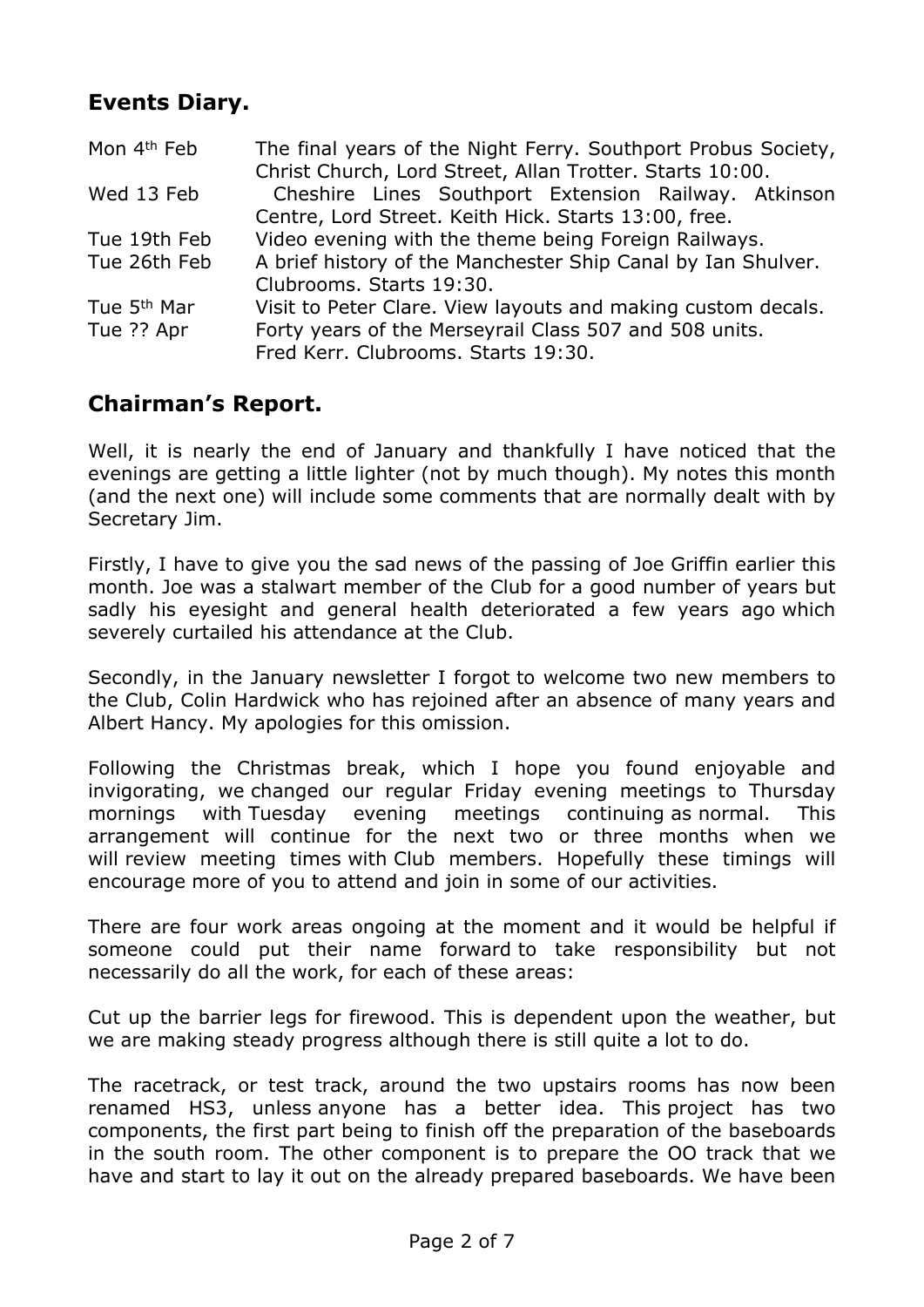donated a large number of videos and books as well as some rolling stock which needs sorting out.

In the middle of the month, John Howard kindly put together a video evening which was enjoyed by those who attended. The feature film was Night Mail with support from short videos of the LNER viaduct inspection facility (health and safety were clearly not a concern at the time), the Seven valley line at Bewdley (whilst still GWR) and shot of steam and diesel over Shap. See calendar for the next video evening.

Last week we had a 'committee' meeting, mainly to appease our secretary. We did consider trying to contact him by Whats App or Skype but decided that he might not appreciate us disturbing the peace of the Indian Ocean. Although the meeting was not quorate as far as committee member were concerned (due to holiday, prior engagement and sickness) we continued with an impromptu meeting since a significant number of ordinary members were present. **Ian Shulver.**

## **Secretary's Report.**

Nothing for the Secretary to report this month as he has been on the high seas since the 5th of January and is currently sailing from the Bay of Bengal into the Indian Ocean with port calls at Cochin, Goa and Mumbai in the next week.

It is then it is across the Indian Ocean and into the Arabian Gulf, where Fiona will be joining the ship at Dubai to replace my brother Simon who flies back to California after his prolonged Christmas visit.

It is very hot on the deck but it looks like a tropical downpour is heading our way. Members will already have heard of the sad death of Joe Griffin, of whom many of us have fond memories, not least seeking an Indian restaurant in Scotland which served gammon steak and pineapple during the marching season. RIP Joe. **Jim Ford.**

### **Contributions from Members.**

#### **Obituary.**

On the 12th of January 2019 Southport Model Railway Society lost a member and good friend with the passing of Joe Griffin.

According to Society records, Joe joined the Southport MRS in 2004. Before his retirement he was a member of Merseyside traffic police. He was particularly interested in the Class 55 Deltic locomotives and had modelled in both N and OO scales.

Attached are some photos taken at his 80th birthday celebration on the  $3<sup>rd</sup>$  of March 2002 as provided by Tony and another provided by Allan taken in 2006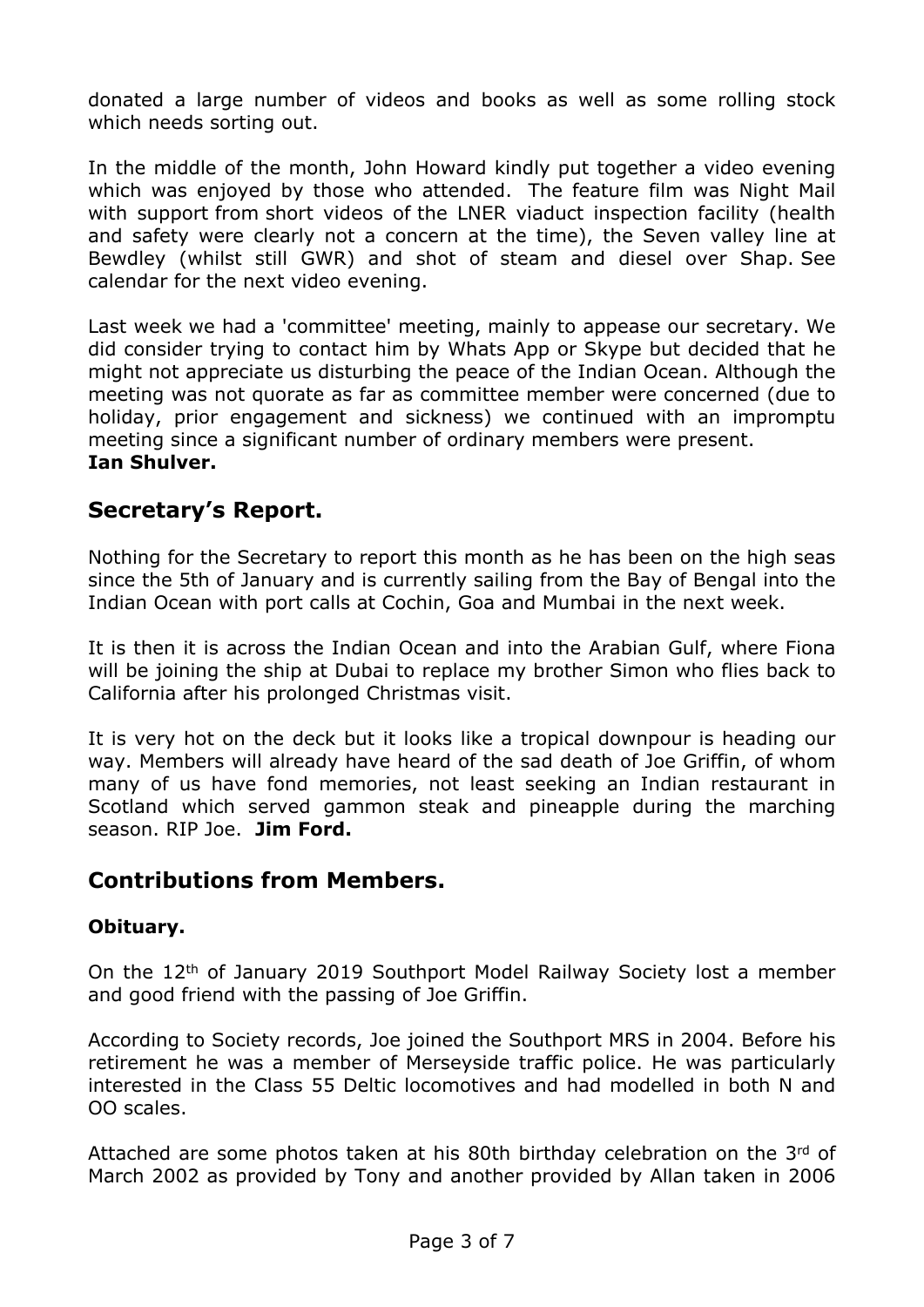on a Southport MRS visit to Carnforth Station whilst enjoying refreshments in the Brief Encounter tea room on Carnforth Station. **Allan Trotter.**



#### **Merseyside Narrow Gauge Group.**

For those who don't already know I am a member (seven of us on a good day) of this small local group of the 009 Society based in Runcorn. We meet once a month for about two and a half hours in the Grange Community Centre. We decided a while back to build a small exhibition layout that could be displayed at local model railway shows and easily transported in a member's car. As you might imagine progress has been steady but slow particularly as we encountered operating and electrical teething problems (who hasn't) though these are now resolved and we are now at the stage where it's beginning to look like a working railway system. The layout board and accompanying fiddle yard each measuring 3'x18" depict a scene in 09 scale (or 7mm scale) using 009 track representing a 15" gauge railway system of the type found on large private estates or light industry concerns.

The as yet un-named layout portrays an industrial exchange yard with a nearby canal side quay with transfer shed and leads on to a hidden fiddle yard complete with motorised turntable. The buildings are a mixture of Wills loco shed and scratch built structures resembling, as can be seen in the first picture, Penrhyn in former years. We have to thank the better half of one of our members for the back scene painting which already brings life and character to the layout. In picture two, a close up of the engine shed on the right can be seen the loco Dot, presently housed in the Tallylyn Railway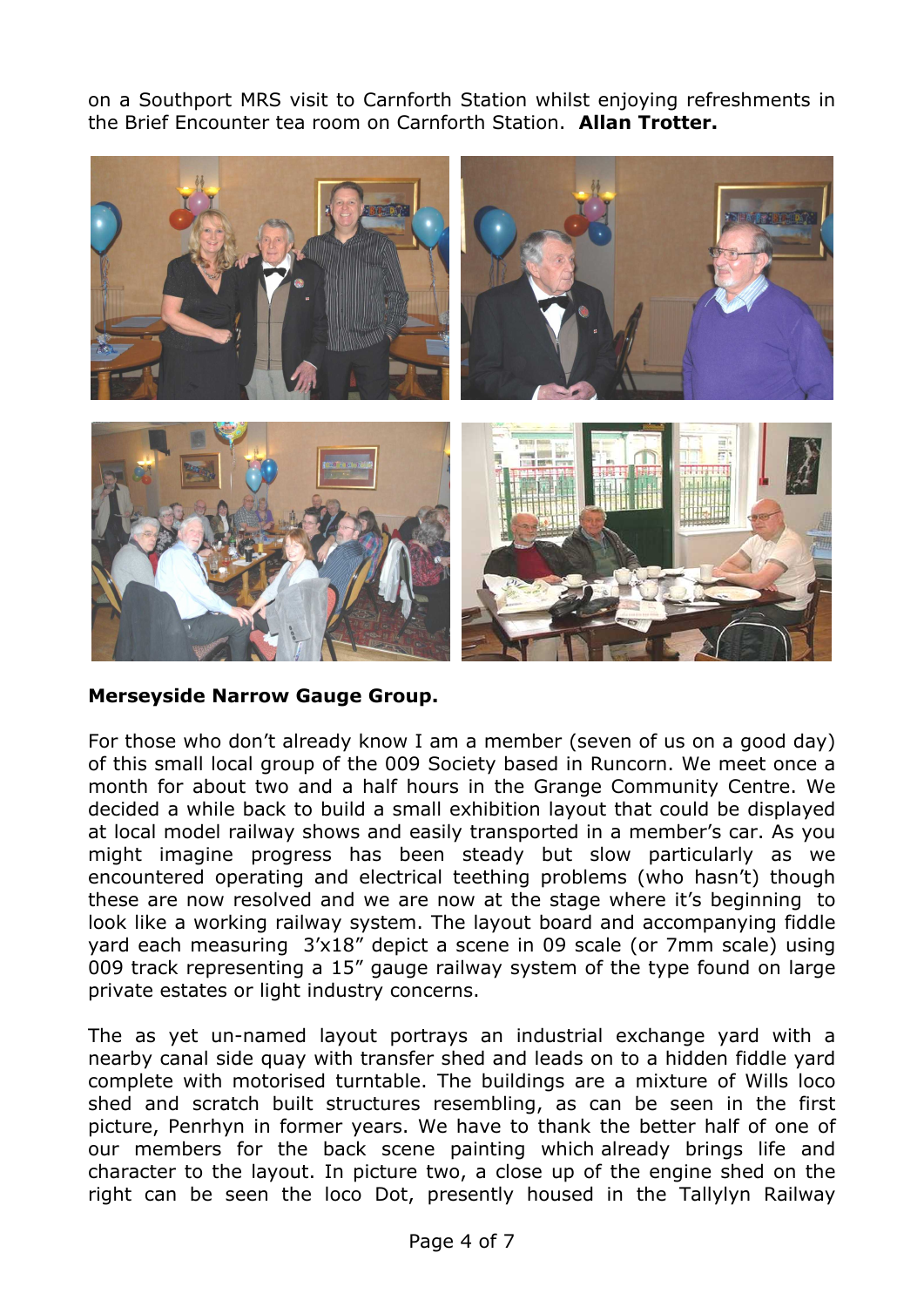Museum which I hope will be see soon running on the layout. Elsewhere track bed detail needs to be added along with other line side ephemera which I will report on in due course.



**Frank Parkinson.**

**LMS D3/7 locomotives in Italy.** *(From Tutto Treno and Binari).*



Just after World War Two a small group of diesel shunting locomotives were sent to war torn Italy, where its railway infrastructure and equipment was in urgent need of repair or replacement. These locomotives with their 1930's technology gave sterling service and

indeed one example still survives in active service today on the Transporto Ferroviario Toscana (Ex LFI) network after thirty years of service in the main FS marshalling yards in Liguria.

The four British diesel electric locomotives arrived in Italy via the headquarters of the Allied troops during the Second World War and entered into the FS fleet as Class Ne700.

These were originally D3/7 type locos originally built by the London Midland and Scottish Railway, forty examples of which were built in their Derby works between 1939 and 1942. The D3/7 locos, numbered from 7080 to 7119 were a development from the D3/6 locos built between 1934 and 1936. They were a hallmark of English technology of that era in the field of heavy shunting locomotives consisting of electric transmission with transfer of motion to the wheels via connecting rods.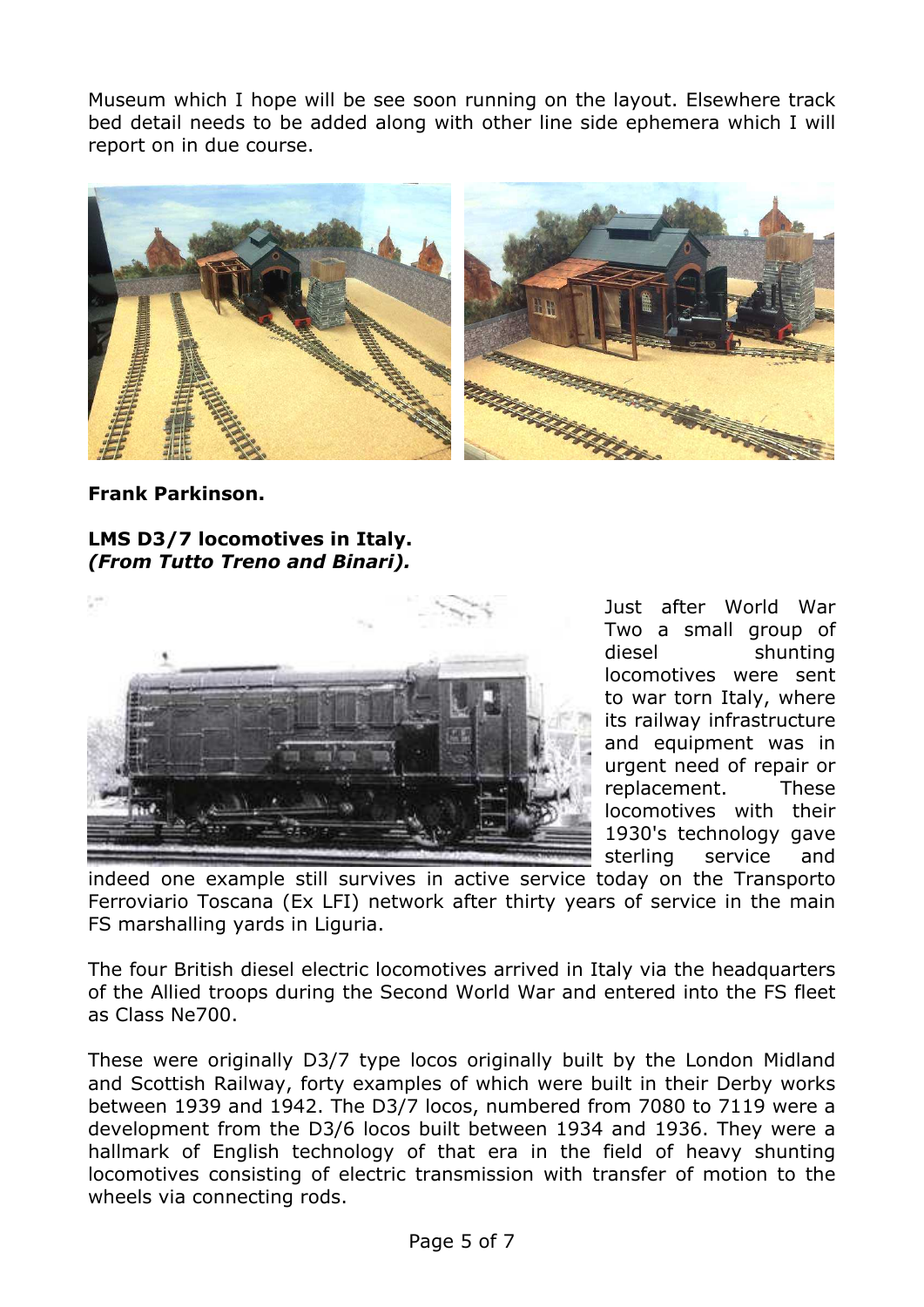

In 1942 the Ministry of War obtained ten locos as logistical support for war operations in the Mediterranean area. At the end of the hostilities, six units remained in Egypt and four were transferred to Italy.

The thirty locomotives which remained in the United Kingdom were renumbered, classified 12003 to 12032 when they were transferred to the ownership of British Railways in 1948 and were withdrawn from the service between 1963 and 1967. All the

examples in the UK were scrapped while Italy's Ne700 were more fortunate, being in regular service right up to the mid 1970's and today two examples survive, one of which is still in active service.

The four LMS locos, 7103, 7105, 7106 and 7109 were transferred to the War Department directly from the works in 1941 and renumbered WD70.052, 54, 55 and 58. They arrived in Italy following the landing of the Allied troops during the latter half of 1944 where they were assigned to the Traction Control Centre at Falconara in June 1946 but their absorption into the FS fleet did not take place until 1948 where they were given the Ne classification. This classification indicated the presence of a diesel (nafta) engine with electric transmission, the number 700 originating from the WD70 which they would retain to the end of their career. In 1951 after a heavy overhaul at Foligno works, locos Ne700 001, 002 and 003 were assigned to Savona Locomotive Depot, which from 1952 had also hosted the three German D236's. Here they would perform shunting services for the next quarter of a century, principally in the stations of Vado Ligure, Albenga, Oneglia and San Guiseppe di Cairo, except for the periodical turns at Genoa Rivarolo and Novo San Bovo.

Ne700 004 would join the others in Savona later and was indeed the first to be retired from the fleet in 1977. In fact 004 was transferred to Florence in December 1946 and a year later to Torino, undergoing a heavy overhaul at the FIAT works. In 1951 the unit was again reassigned to Florence before finally moving to Savona. As the fleet moved from Falconara to Savona the Ne700 fleet earned the nickname "locomotives of the two seas".

At the beginning of 1948 the three surviving units, already in storage or a few years, were sold for demolition to the Officine di Arquata in Liguria but two were saved from the cutter torch. Number 001 was sold to infrastructure maintenance company Cariboni di Colico for use on maintenance trains in the Lake Como area. In 1998 Cariboni was bought by Bonciani SpA who retired the locomotive from active service and sold it to the Museo Ferroviario Piemontese